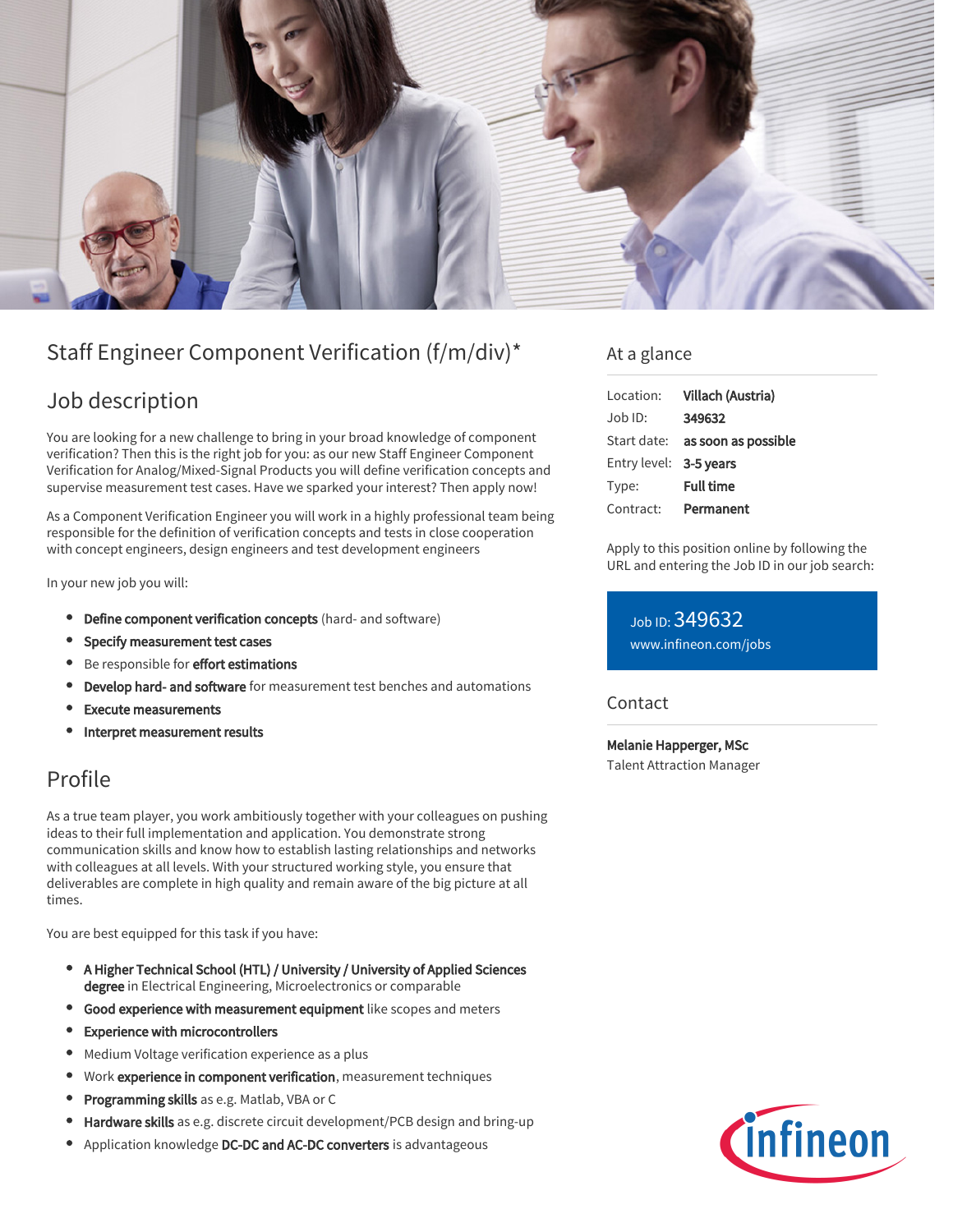- Work-experience in post-silicon validation >3 years
- **Fluent English skills** with German skills as a plus

We offer competitive salaries and additional benefits based on your performance, experience and qualification. The employment is in accordance with the collective salary and wage agreement for employees of the electrical and electronics industry, employment group G (https://www.feei.at/wp-content/uploads/2021/04/minimumsalaries-white-collar-workers-2021.pdf). The monthly salary is paid 14 times p.a. We offer a higher compensation depending on your expertise and skills.

## **Benefits**

• Villach: Coaching, mentoring networking possibilities; Wide range of training offers & planning of career development; International assignments; Different career paths: Project Management, Technical Ladder, Management & Individual Contributor; Flexible working conditions; Home office options; Part-time work possible (also during parental leave); Sabbatical; Child care in Villach & Klagenfurt; On-site social counselling and works doctor; Health promotion programs; On-site canteen; Private insurance offers; Wage payment in case of sick leave; Corporate pension benefits; Flexible transition into retirement; Performance bonus; Accessibility, access for wheelchairs

## Why Us

#### Part of your life. Part of tomorrow.

We make life easier, safer and greener – with technology that achieves more, consumes less and is accessible to everyone. Microelectronics from Infineon is the key to a better future. Efficient use of energy, environmentally-friendly mobility and security in a connected world – we solve some of the most critical challenges that our society faces while taking a conscientious approach to the use of natural resources.

#### –Power & Sensor Systems (PSS) drives leading-edge power management, sensing and data transfer capabilities –

Infineon PSS semiconductors play a vital role in enabling intelligent power management, smart sensitivity as well as fast and reliable data processing in an increasingly digitalized world. Our leading-edge power devices make chargers, adapters, power tools and lighting systems smarter, smaller, lighter and more energyefficient. Our trusted sensors increase the context sensitivity of "things" and systems such as HMI, and our RF chips power fast and reliable data communication. [Click here](https://www.infineon.com/cms/en/careers/working-at-infineon/PSSDreamJob/) for more information about working at PSS with interesting employee and management insights and an overview with more #PSSDreamJobs.

At Infineon in Villach you shape the technologies of tomorrow and work in an international environment with more than 3900 colleagues from over 70 nations. Your personal contribution will be valued and appreciated as the cornerstones of our success. And all that in beautiful surroundings which guarantee a high quality of life.

The City of Villach is located in the center of Carinthia, Austria's southernmost province, in close proximity to the Italian and Slovenian border. Due to its particular geographic location and the outstanding natural beauty of the region, Villach and the whole province of Carinthia have for generations been popular holiday destinations for people from all over the world. Living in Austria also has many social, health-care-related and economic perks. The country's social and health care system is among the best in the world and for decades numerous international surveys have singled out Austria as a particularly safe and wealthy country with a high quality of life. Villach benefits from its status as a "small town", offering everyday living at affordable prices in an outstanding setting.

Find out what you like most about Villach and join us: <https://www.welcome2villach.at/>